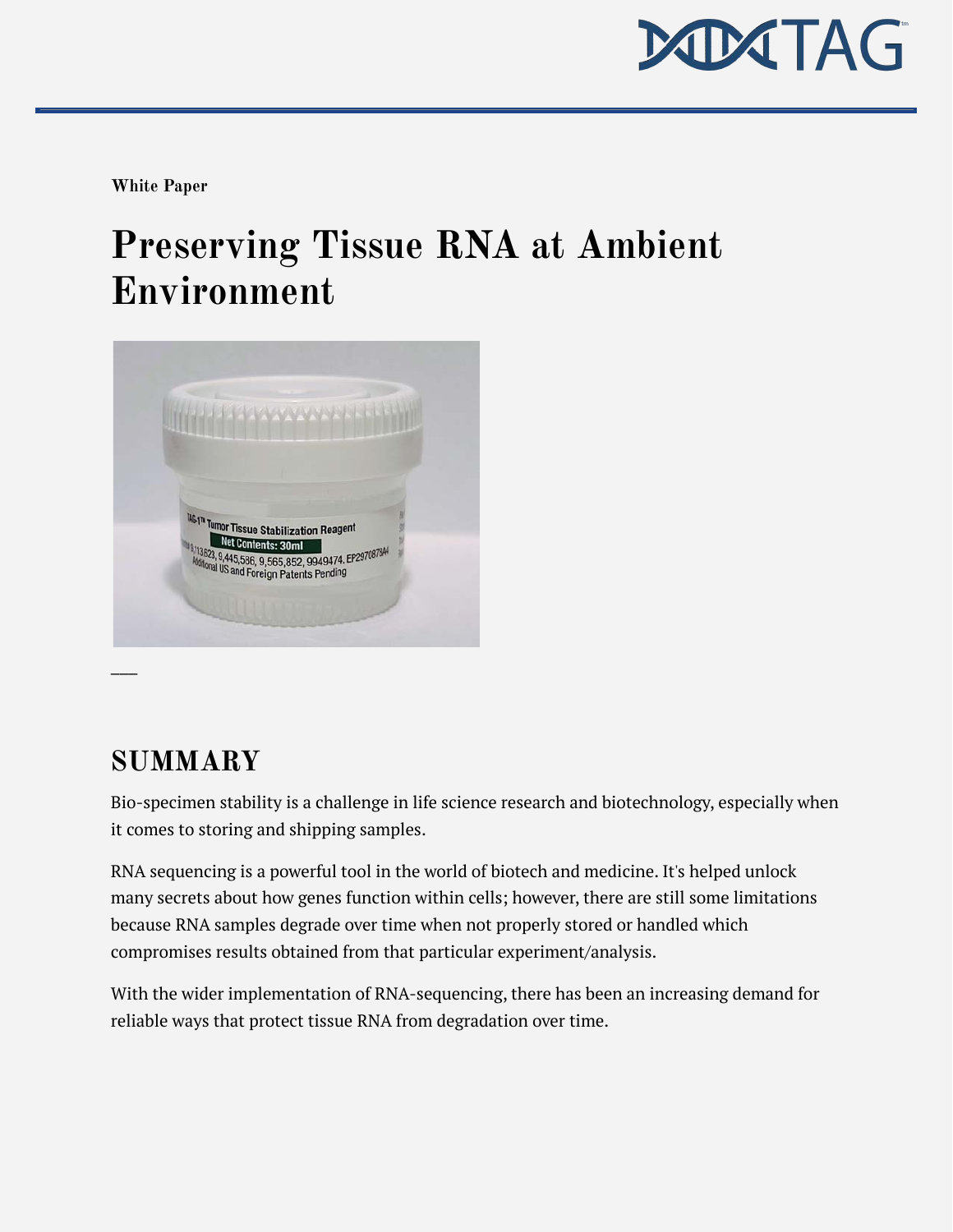**DODATAG** 

Truckee Applied Genomics (TAG) presents a solution for stabilizing RNA in tissues and maintaining softness for morphological studies by a proprietary formulation. TAG technology allows researchers to store and transport samples at room temperature until ready for analysis, saving time and money while ensuring consistent results from sample to sample.

## **INTRODUCTION:**

Thanks to advancements in multi-omics technology, much of the current research and molecular profiling assays with genomic and transcriptomic targets provide a wealth of information for the advancements in science and medicine $10$ . Thus, it is often necessary to maintain a high quality of different molecular signatures in tissues and cell samples for downstream analysis $11,12,13$  $11,12,13$  $11,12,13$ .

RNA is particularly unstable and prone to degradation by multiple degradation reactions such as RNases and hydrolysis<sup>[14](https://www.nature.com/articles/ejhg2013145)</sup>. Storage at -80°C or under liquid nitrogen is effective at maintaining RNA stability and preventing degradation, but requires costly and large freezers. Though effective, such storage temperatures can be practically and economically impossible when transporting samples or working without such infrastructure. Shipping RNA samples usually requires dry ice, this is costly and can be challenging for air transportation. Thus, there is a significant need for specialized RNA storage transport reagents that are more affordable and user-friendly than the current methods.

To answer this need, several reagent products for preserving tissue RNA during room temperature storage have been developed. However, these reagents are either ineffective or render the samples unusable for morphological and protein studies due to their harsh chemical makeup.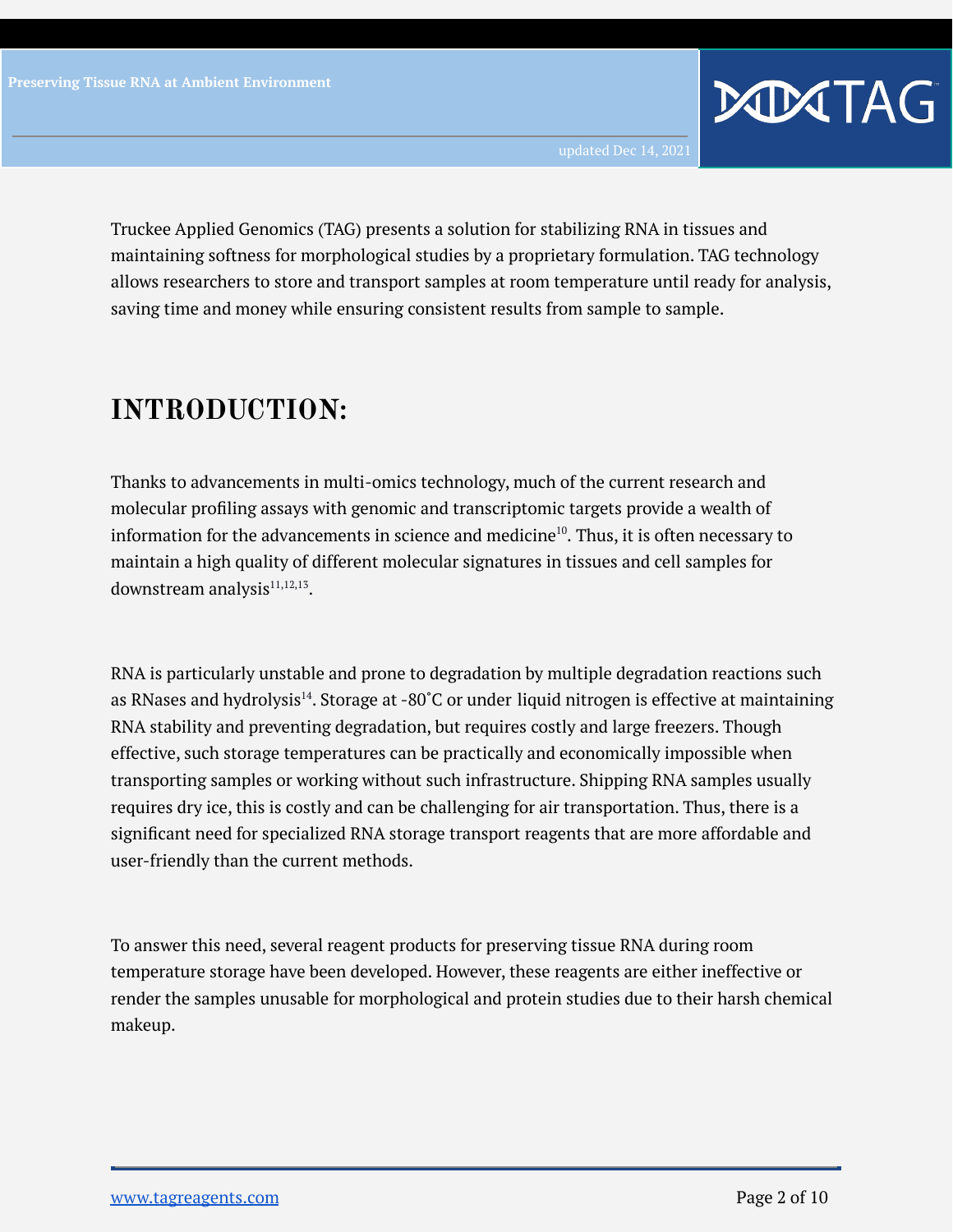

## **TAG-1™ Tissue Stabilization Reagent**

TAG-1 Tissue Stabilization Reagent is a ready-to-use reagent that is non-toxic, odorless, and non-crosslinking. Originally designed for molecular pathology, TAG-1 aims to improve the quantity and quality of DNA, RNA, and cellular proteins compared to FFPE tissue while maintaining native morphology and antigenic structures.

TAG-1 protects RNA from degradation by inhibiting nuclease enzymatic activities and stabilizing RNA at ambient temperature against thermodynamic stress and environmental stress**,** this is achieved by the interplay of components at optimized concentrations.

## **Background : Current Practices**

The most common and reliable method of tissue and molecular preservation is cryo storage in reagents such as TRIzol, flash freezing with liquid nitrogen, or formalin fixation. However, each of these methods has its own distinct disadvantages. TRIzol can be used to maintain RNA at room temperature. However, it requires intense tissue grinding and homogenization that, in combination with its phenol and guanidine isothiocyanate components, prevents its use in histology studies. Conversely, formalin is the most common fixative for whole tissue. However, formalin causes protein and nucleic acid cross-linking that damages and fragmentizes DNA/RNA, thus not suitable for molecular studies. Finally, flash freezing is arguably the most effective method of preserving nucleic acids. Yet, it requires the use of liquid nitrogen or -80 C freezers, thereby making it an impractical method for collecting field samples or for laboratories lacking those resources<sup>[9](https://www.zotero.org/google-docs/?08v6Lv)</sup>.

Some commercially available reagent products such as RNALater™ , Allprotect™ , and DNA/RNA Shield™ offer additional solutions for maintaining RNA quality at room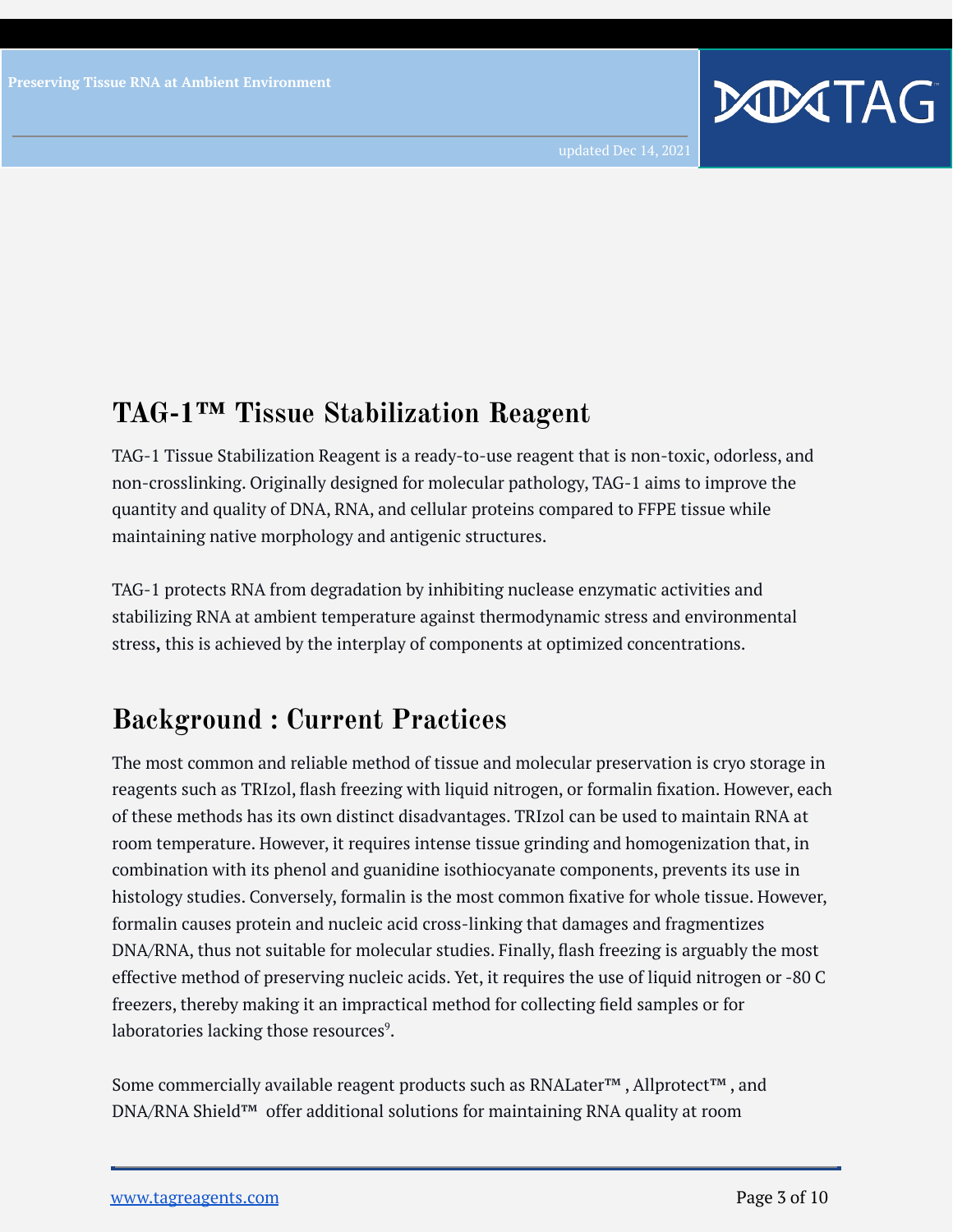**DODATAG** 

temperature. Freshly harvested tissue samples can be submerged in the reagent, allowing it to quickly permeate and protect cellular components. Though the exact chemical composition is not publicly available, these reagents generally have a high salt concentration and/or alcohol concentration which dehydrates the tissue and prevents RNA degradation.

### **Factors to consider**

#### **RNA quality**

In molecular assays, high-quality RNA is required to ensure the integrity of results as degraded short nucleotide fragments can lead to erroneous conclusions and compromised downstream applications.

RNA integrity has been evaluated historically by gel electrophoresis followed by imaging, this semi-quantitative methodology is based on the expectation that the mammalian ribosomal RNA bands 28S:18S should resemble a ratio of 2 or above as an indicator of minimal RNA degradation in the sample. However, not all RNA samples contain the 28S and 18S rRNA, alternatively the size distribution of the RNA fragments in the sample can also be used to evaluate the RNA quality.

In recent years, the adaptation of highly sensitive electrophoresis instruments such as the Agilent 2100 Bioanalyzer has standardized the evaluation of RNA quality<sup>1</sup>, this allows more consistent measurements across samples and has since been part of best practices in molecular biology, especially in the area of next-generation sequencing.

The electrophoretic RNA measurements from the Agilent instruments could be analyzed for RNA quality in two ways:

**RIN number:** based on ribosomal RNA ratio, the RNA Integrity Number (RIN) ranges from 1 to 10, with 10 being the most intact and 1 being completely degraded. A RIN ≥ 7.0 usually satisfies accepted quality requirements for most RNA-Seq protocols<sup>2</sup>.

**DV200 <sup>3</sup>** : DV200 evaluates the percentage of fragments that are larger than 200nt, and is independent of the presence of ribosomal RNA in samples. It is reported to be the more reliable predictor of successful NGS library preparation compared to RIN especially in partially degraded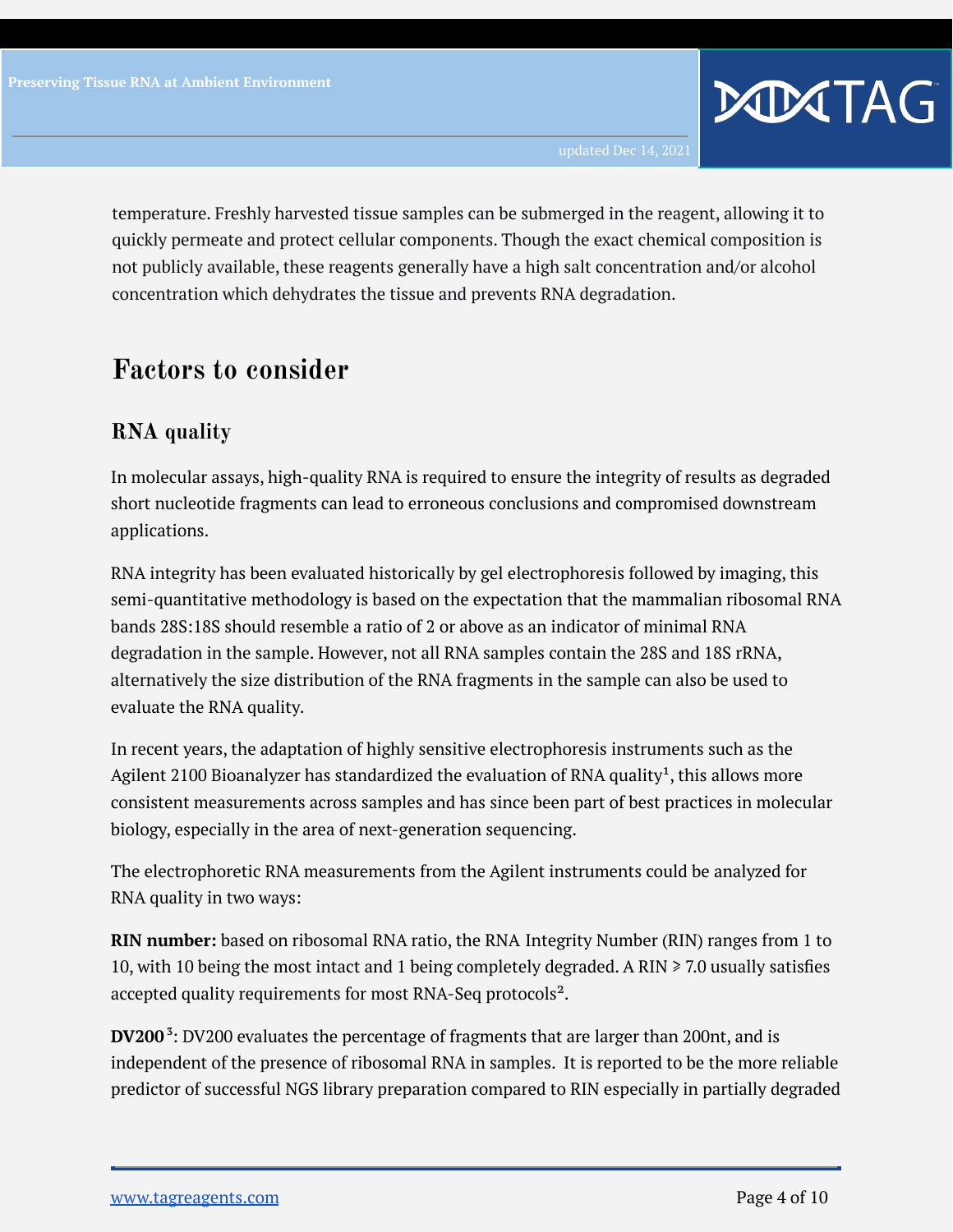**DODATAG** 

samples such as FFPE<sup>[4](https://www.illumina.com/content/dam/illumina-marketing/documents/products/technotes/evaluating-rna-quality-from-ffpe-samples-technical-note-470-2014-001.pdf)</sup>. A DV200 greater than 70% indicates high-quality RNA, and samples with values between [5](https://www.nature.com/articles/s41598-018-24781-6)0% and 70% are considered to be medium quality<sup>5</sup>.

#### **RNA Yield**

The yield of RNA from the extraction process is another important factor to consider when it comes to project success and can have a high degree of variability between tissues<sup>[6](https://www.ncbi.nlm.nih.gov/pmc/articles/PMC5026224/)</sup>. The liver, pancreas, and submandibular gland tend to have a higher yield, whereas more fatty and fibrous tissues have the lowest yields. The minimum RNA quantity required could vary depending on the project scope and the types of analysis that require RNA as input, as well as detection sensitivity. For example, the RNA input needed could range between a few hundred nanograms to micrograms for RNA-Seq. However, it is good practice to have a high abundance of RNA samples in case any assay needs to be rerun or additional data needs to be collected.

#### **Compatibility for Multi-omics Study**

Integrative multi-omics analysis can offer a more complete understanding of complex biological systems in the research setting as well as translational medicine<sup>[7](https://journals.asm.org/doi/10.1128/mSystems.00043-16)</sup>. It involves the integration, analysis, and interpretation of a combination of molecular profiling data modalities, such as genomics, transcriptomics, and epigenetics, as well as phenotypic or clinical co-variants<sup>[8](http://conesalab.org/wp-content/uploads/2021/07/Undisclosed-unmet-and-neglected-challenges-in-multi-omics-studies-1.pdf)</sup>. This powerful study approach requires the ability to extract different types of molecules (e.g. DNA, RNA, proteins, and metabolites) and obtain additional information that is relevant to specific cases from a single sample. For example, morphological information is generally very valuable in cancer and gene-editing studies. However, such studies are challenging due to the fact that the sample storage conditions could differ across the data type and the optimal conditions for each are not always compatible. For example, tissue preservative reagents specialized for RNA could result in severe tissue shrinkage, making it impossible for phenotypic studies.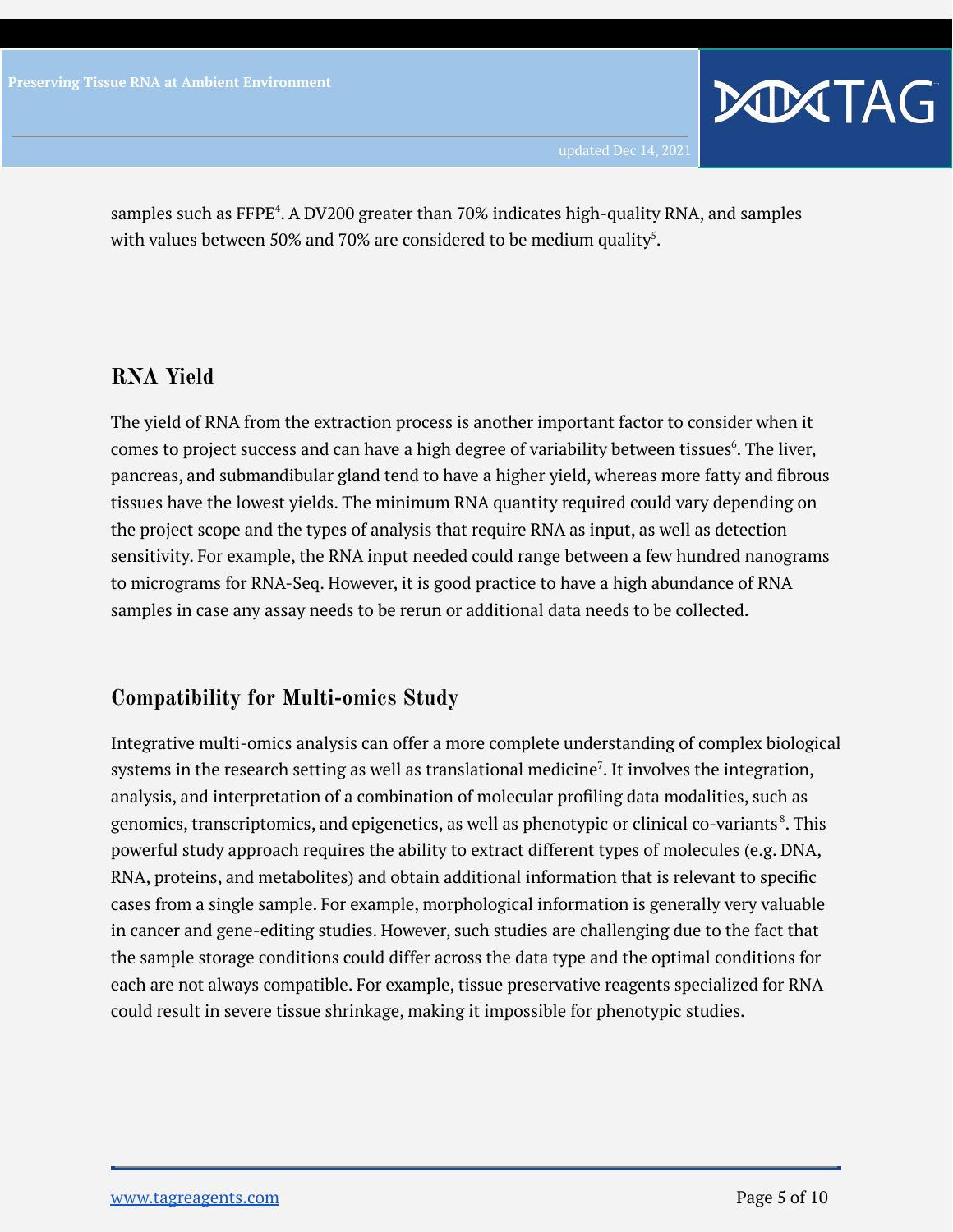

### **Use Cases**

#### **TAG-1 Preserves Tissue RNA at Room Temperature**

Mouse (c57bl/6) brain tissues were freshly harvested and immediately placed into containers with TAG-1 tissue stabilization reagent, followed by room temperature incubation. At different time points, total RNAs were extracted from tissues, samples that were snap-frozen immediately after harvesting were used as controls.

The RNA quality was assessed by RNA electrophoresis on an Agilent TapeStation 4150 instrument, DV200 RNA quality score was calculated per the manufacturer's instruction.

The result shows that TAG-1 is able to preserve the RNA integrity in mouse brain tissue for up to 72 hours at room temperature, indicated by above 70% DV200 scores across time points.



**Figure 1: DV200 score of tissue RNAs.**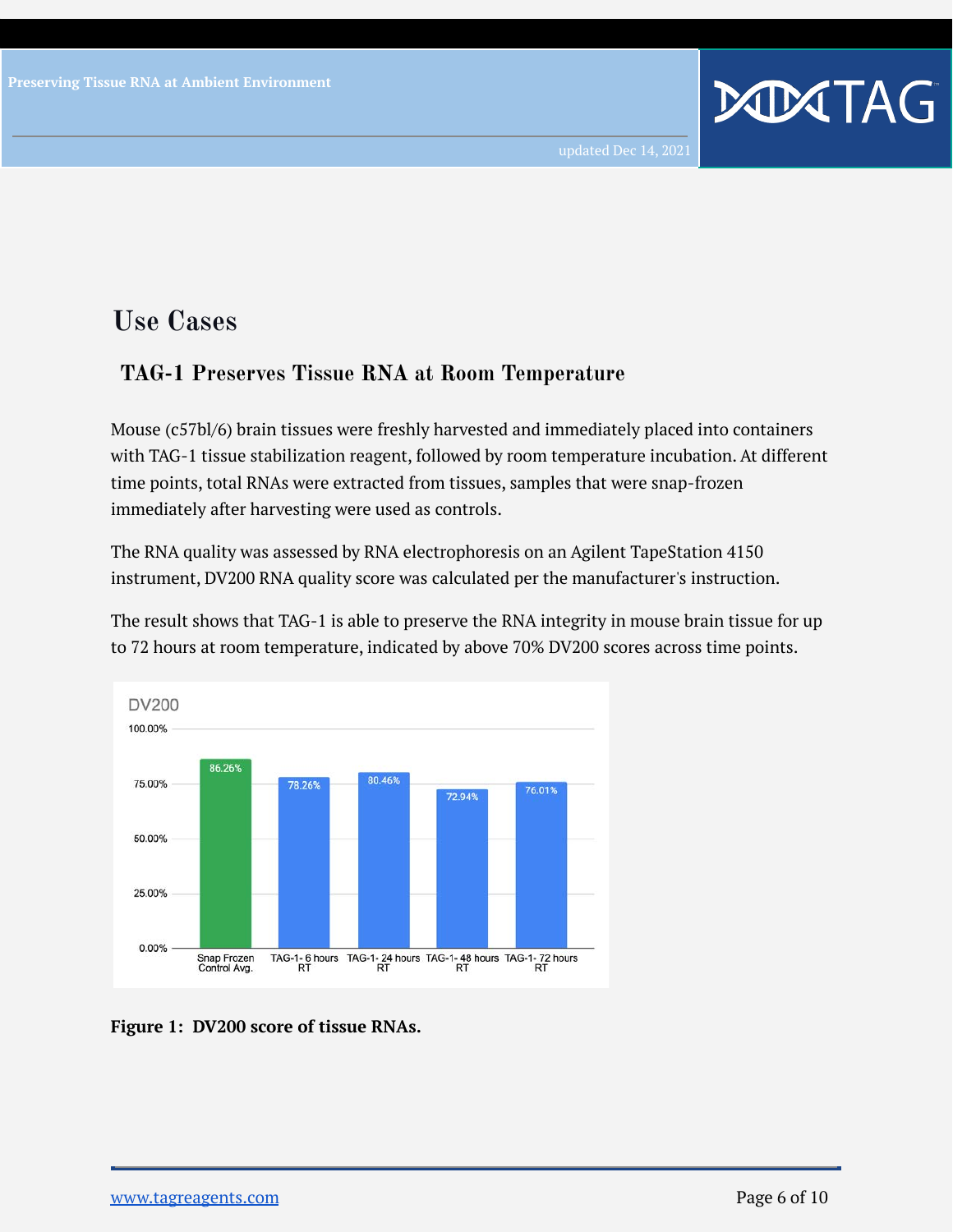#### **TAG-1 vs RNA later in RNA yield, RNA quality, and Tissue Morphology**

Mouse kidney tissues were freshly harvested then placed into either TAG-1 or RNALater, followed by room temperature incubation in parallel. After 6 hours, the morphology of the tissues incubated was observed and compared. Whilst the tissue in TAG-1 remained supple and its original size, the tissue in RNALater appeared to be dehydrated and shrinked to approximately half the size, with clear discoloration.



**Figure 2: Mouse kidney tissues incubated(6 hr) in TAG-1 (left) and in RNAlater (right).**

RNAs extracted from tissue samples that were snap-frozen immediately after harvesting were used as controls. The purified RNAs were assessed by RNA electrophoresis on an Agilent TapeStation 4150, DV200 RNA quality score was calculated per the manufacturer's instruction. The TAG-1 sample and RNALater samples both returned similar DV200 scores to the snap control samples (92.46%, 91.39%, and 93.47%, respectively). However, it is indicated by the result that RNALater has a lower RNA yield compared to the snap-frozen control and TAG-1 sample. This is possibly partially due to the tissue hardening observed, which could be interfering with the release of RNA from tissues in homogenization.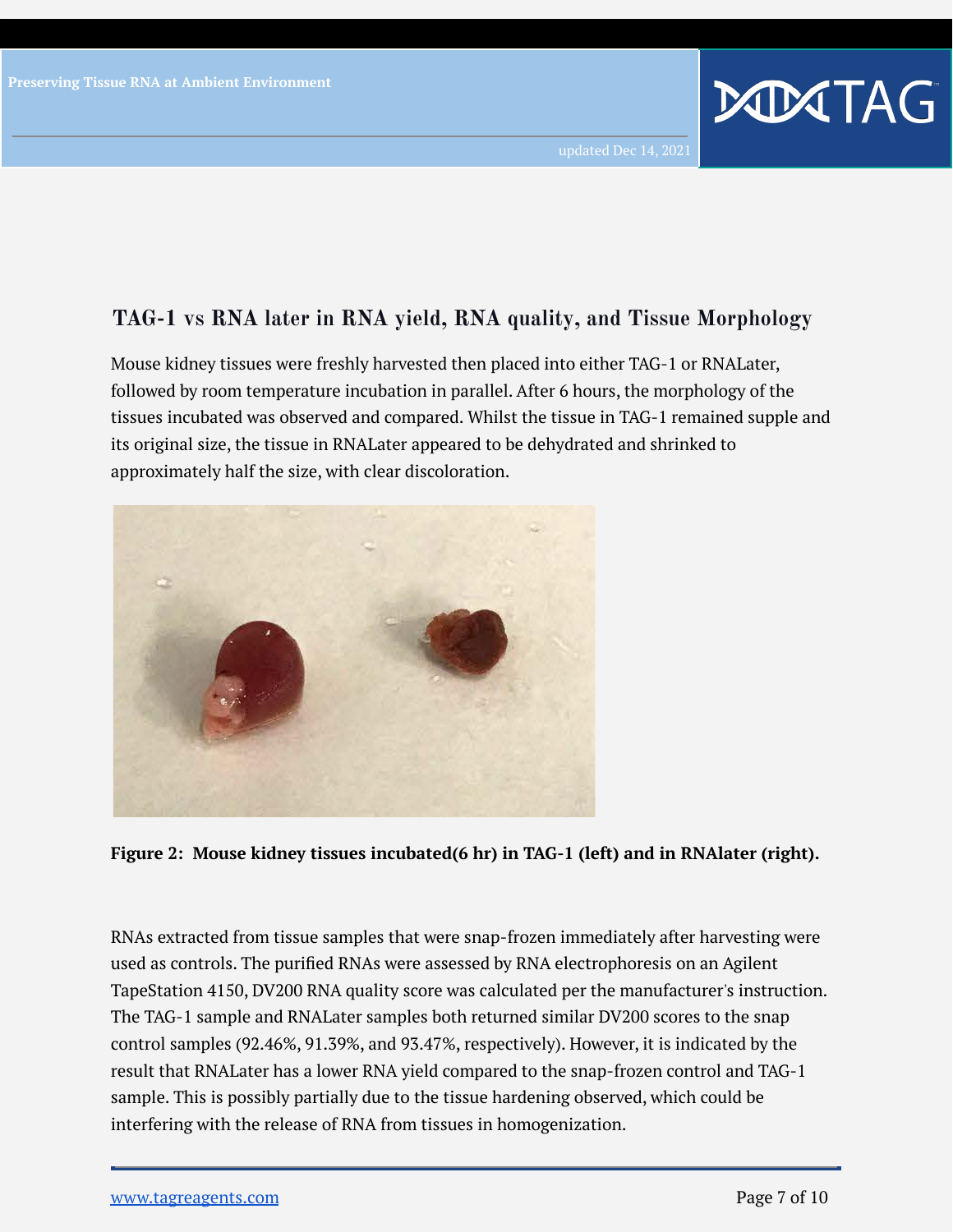

**Figure 3: RNA quality and yield in mouse kidney tissue samples.**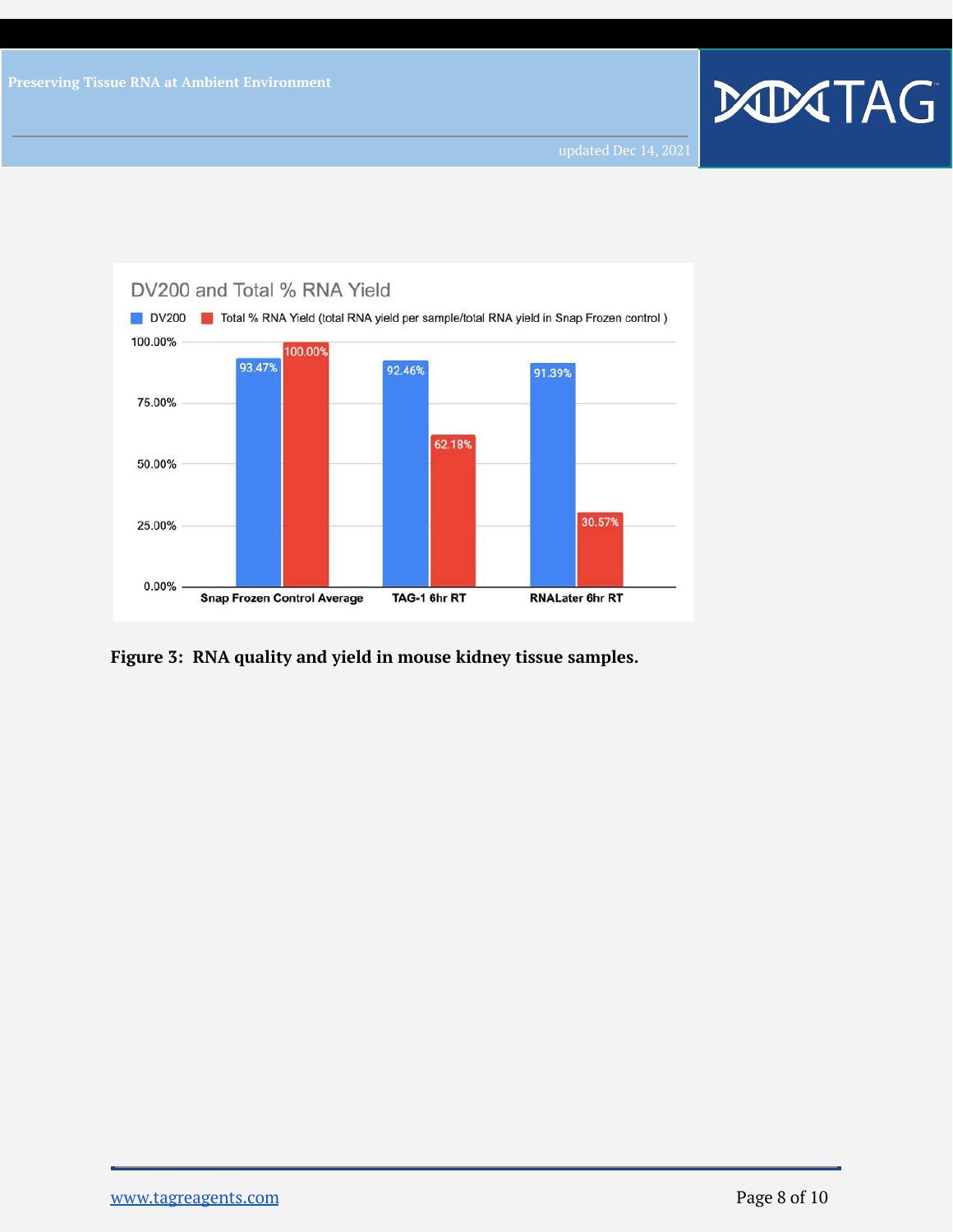

**Figure 4: non-denaturing agarose gel electrophoresis of purified total RNA**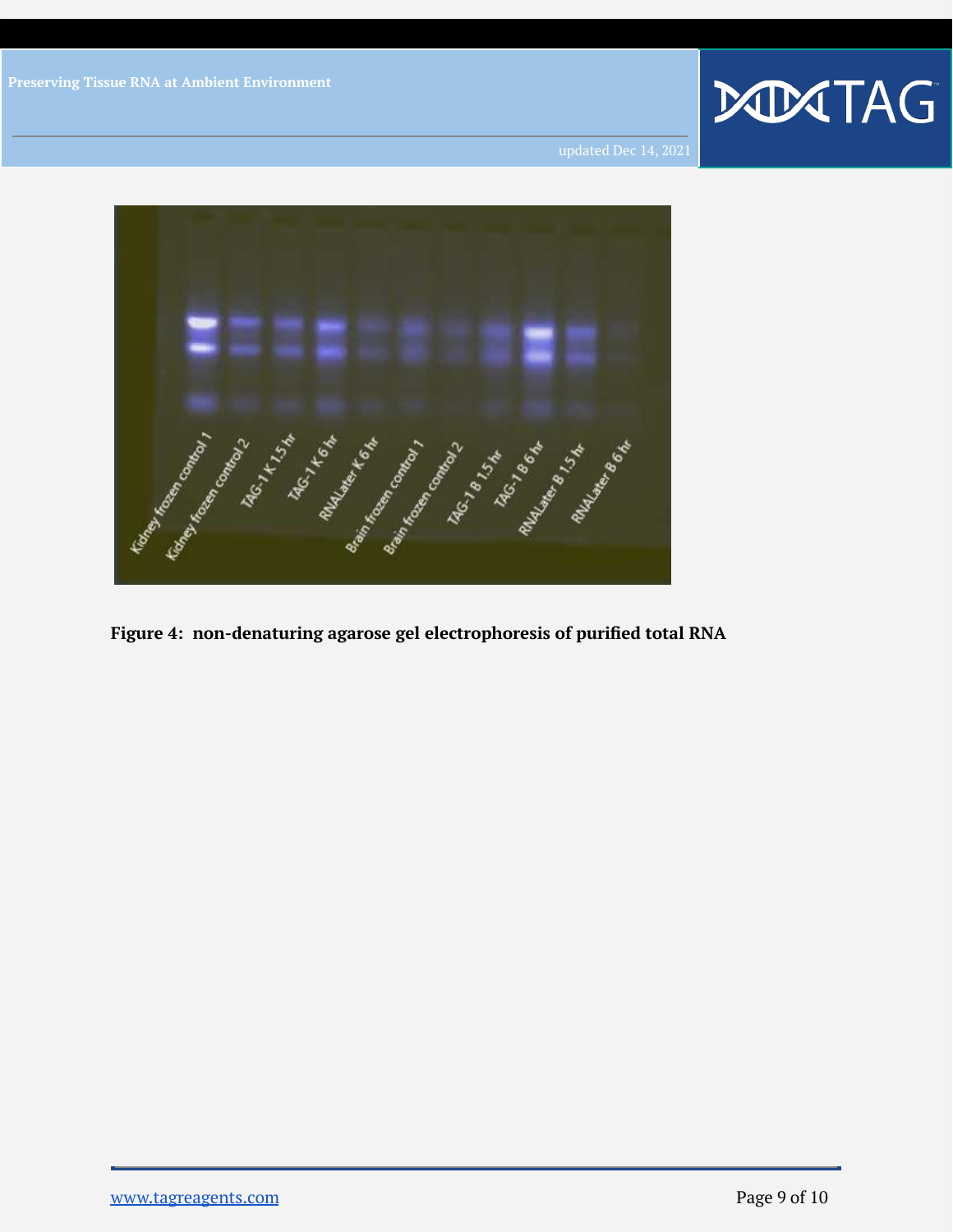

## **CONCLUSION**

Life science and medicine have advanced greatly in recent years with the development of technologies that can detect multiple molecular analyses and obtain additional phenotypical data from the same sample. This has led to an urgent need for sample transport solutions, which support reliable results from collection sites all over a facility as well unaltered readings when taken at different labs or specialty service providers.

Truckee Applied Genomics has developed a new generation of proprietary reagents that protect and stabilize DNAs, RNAs as well proteins in tissues at ambient temperature. The TAG-1 formulation is nontoxic while also not crosslinking with native tissue structures, making it gentle enough for preserving normal morphological structures.

**TAG-1 is available now on Thomas Scientific with a range of packaging options suitable for ready-to-use sample collection and assay-development needs.**

This information was provided by Truckee Applied Genomics, an innovative firm based in Nevada dedicated to developing cutting-edge technology solutions that support accurate and reliable molecular testing.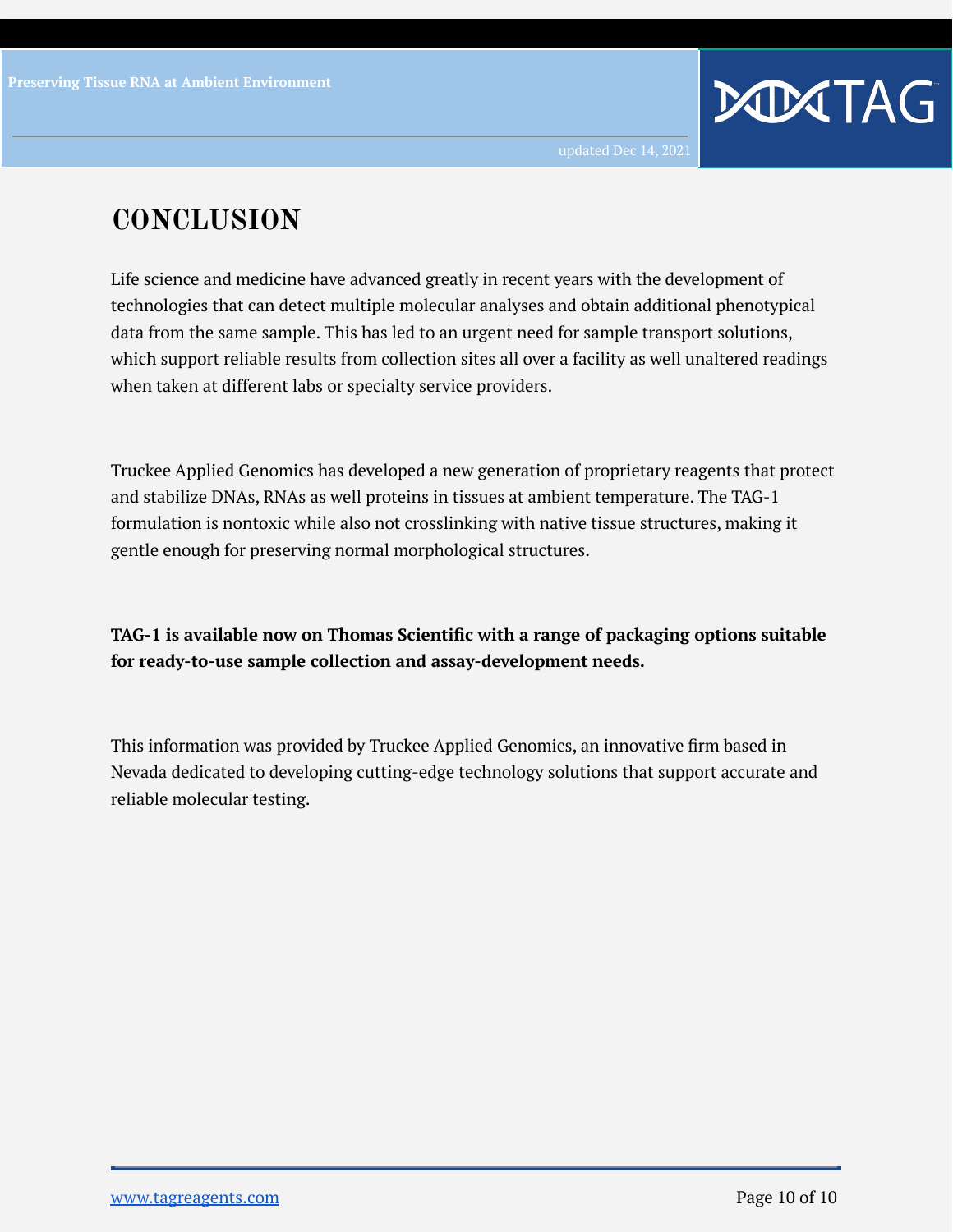## **References:**

- 1. Andreas Schroeder, et al. The RIN: an RNA integrity number for assigning integrity values to RNA measurements. *BMC Molecular Biology* **7**, 3 (2006). <https://bmcmolbiol.biomedcentral.com/articles/10.1186/1471-2199-7-3>
- 2. Hugo Roume, et al. Chapter Eleven Sequential Isolation of Metabolites, RNA, DNA, and Proteins from the Same Unique Sample. *Methods in Enzymology*, **531**, 219-236 (2013). <https://www.sciencedirect.com/science/article/pii/B9780124078635000113>
- 3. Takehiro Matsubara, et al. DV200 Index for Assessing RNA Integrity in Next-Generation Sequencing. *BioMed Research International*, **2020** (2020) <https://www.hindawi.com/journals/bmri/2020/9349132/>
- 4. illumina. Evaluating RNA Quality from FFPE Samples. *illumina,* **470-2014-001** (2016) [https://www.illumina.com/content/dam/illumina-marketing/documents/products/techn](https://www.illumina.com/content/dam/illumina-marketing/documents/products/technotes/evaluating-rna-quality-from-ffpe-samples-technical-note-470-2014-001.pdf) [otes/evaluating-rna-quality-from-ffpe-samples-technical-note-470-2014-001.pdf](https://www.illumina.com/content/dam/illumina-marketing/documents/products/technotes/evaluating-rna-quality-from-ffpe-samples-technical-note-470-2014-001.pdf)
- 5. Isabella Wimmer, et al. Systematic evaluation of RNA quality, microarray data reliability and pathway analysis in fresh, fresh frozen and formalin-fixed paraffin-embedded tissue samples. *Scientific Reports*, **8**, 6351 (2018). <https://www.nature.com/articles/s41598-018-24781-6>
- 6. Douglas G. Walker, et al. Characterization of RNA isolated from eighteen different human tissues: results from a rapid human autopsy program. *Cell Tissue Bank*, **17**, 3 (2016). <https://www.ncbi.nlm.nih.gov/pmc/articles/PMC5026224/>
- 7. Ernesto S. Nakayasu, et al. MPLEx: a Robust and Universal Protocol for Single-Sample Integrative Proteomic, Metabolomic, and Lipidomic Analyses. *mSystems*, **1**, 3 (2016).